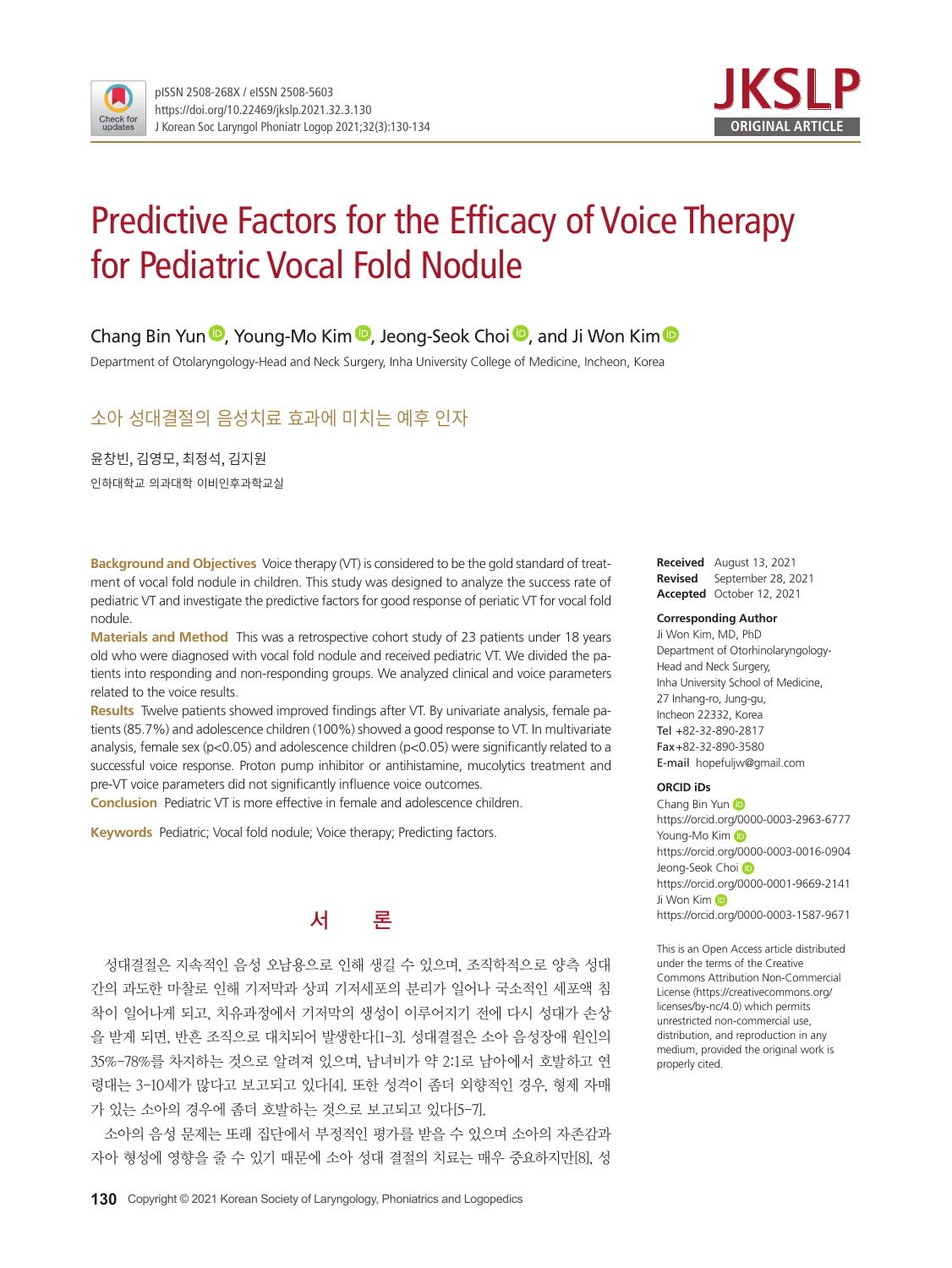대 결절의 적절한 치료 방법에 대해서는 여전히 논란이 있다 [9,10]. 수술적 치료와 음성치료(voice therapy, VT) 중 대부 분의 이비인후과 의사들은 음성치료를 권장하지만[11], 환자 의 연령이 낮을수록 음성 남용 습관의 교정이 힘들고, 소아 음 성치료의 낮은 순응도와 음성치료에 대한 부모의 낮은 인식 이 소아 성대결절의 음성치료를 더욱더 어렵게 만든다.

저자들은 소아 성대결절 환자에서 음성치료의 예후 인자 및 임상적 특성을 파악하여 향후 치료에 도움을 얻고자 본 연구를 시행하였다.

## 대상 및 방법

2014년 1월부터 2017년 12월까지 본원에서 성대 결절로 진 단 받은 소아 환자 30명을 대상으로 의무기록을 후향적으로 검토하였다. 본 연구는 기관 연구윤리 심의위원회의 허가를 받 고 시행하였다(IRB No. 2021-12-029). 그 중 1명은 수술적 치료를 시행 받았으며, 6명은 추적 소실(follow up loss)되어 제외하였고, 총 23명의 소아 환자가 연구에 포함되었다. 예후 인자로 성별, 연령, 복용 약물 여부(프로톤펌프억제제, 안티 히스타민, 점액용해제) 등을 조사하였다. 처음 내원시 후두경 (laryngoscopy)검사를 통해 성대결절을 진단하였고, 이후 Computerized Speech Lab (CSL, Model 4500; Kay-Pentax, Montvale, NJ, USA)의 다차원 음성측정기를 음성 분석 에 사용하였다. 음성 평가는 조용한 방에서 시행되었고, 마이 크는 환자의 입에서 3 cm 떨어진 곳에 배치하여 검사를 진행 하였다. CSL 검사를 통해 jitter, shimmer, noise-harmony ratio (NHR), maximum phonation time (MPT), mean flow rate (MFR), closed quotient (CQ)를 측정하였다. 또한 1급 언 어 재활사(speech-language pathologist)는 환자의 목소리에 대한 청지각적 평가를 Grade-Roughness-Breathiness-Asthenia-Strain (GRBAS) scale을 통해 수치화 하였다. 음성치 료는 직접 및 간접(direct and indirect methods) 음성치료 방 법을 사용하였고, 1주일에 1회 치료를 계획하였고, 환자에 따 라 1회부터 8회 시행한 경우로 다양했으며, 평균 총 4회 시행하 였다. 보호자 동행으로 계획하였으며, 세션당 시간은 약 40분 정도 치료가 진행되었다. 직접 음성치료는 후두 마사지, 하품-한숨 접근법, 공명 훈련, 다양한 크기의 빨대를 사용하는 반 폐색성 발성 훈련(semi-occluded vocal tract training) 등을 포함 하였고, 간접 치료에는 별도의 배부자료를 사용하지는 않 았고, 내원하여 음성치료를 시행할 때마다 간접치료로서 환자 의 음성 문제 인식 교정과 수분 섭취 및 음성 남용 교정 등의 음성 위생 교육을 포함하였다. 음성치료를 시작한지 평균 3개 월 이후 후두경 검사를 통해 성대 결절의 크기를 비교하였고,

결절의 크기가 작아지거나 소실된 경우 음성치료의 효과가 있 는 것으로 판정하였다(Fig. 1).

분석은 SPSS 22 (IBM Corp., Armonk, NY, USA)를 사용 하였고, 통계학적으로 유의한 것으로 판단하는 기준은 p<0.05 인 경우로 하였다. 환자의 통계적 유의성 검증을 위해 성별, 약물 복용 유무와 같은 범주형 변수는 Fisher's exact tests 를 시행하였으며 나이, 치료 횟수, 음성 분석 결과와 같은 연 속 변수는 Mann-Whitney U test를 시행하였다.

## 결 과

연구에 포함된 23명의 소아 성대결절 환아 중 음성치료에 반응을 보인 소아 환자는 총 12명(52.2%)이었고, 11명(47.8%) 은 결절의 사이즈가 변화가 없거나 더욱 증가하였다. 음성치 료에 좋은 반응을 보인 군과 아닌 군을 비교해보면, 여자 환 자의 비율이 음성치료에 반응을 보이지 않았던 군보다 음성 치료에 좋은 반응을 보인 군에서 통계적으로 유의하게 높았 고(9.1% vs. 50.0%, p=0.033), 연령별로 학동 전기(3-5세), 학 령기(6-11세), 청소년기(12-18세)로 나누어 보았을 때 음성치 료에 반응을 보인 군 중 청소년기의 비율이 통계적으로 유의 하게 높았다(p=0.016). 음성치료의 빈도수나 약물치료(proton pump inhibitor, antihistamine, mucolytics)의 유무에 따라서는 양 군이 통계학적으로 유의미한 차이를 보이지 않 았다(Table 1).



**Fig. 1.** Comparison of vocal cords before and after voice therapy in the responder and non-responder groups.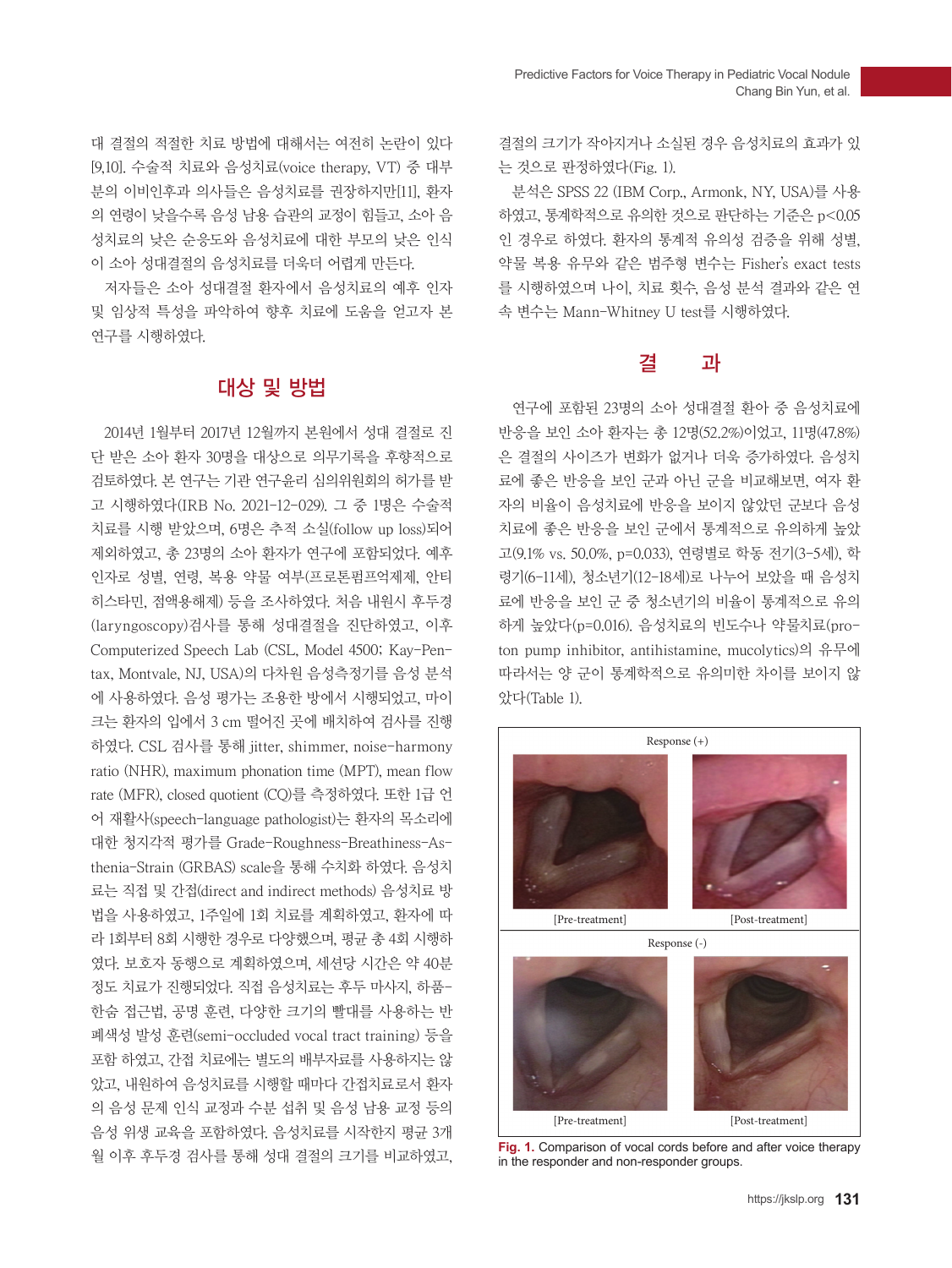## **JKSLP**

| Variable                | Response<br>$(-)$ | Response<br>$^{(+)}$ | p                    |
|-------------------------|-------------------|----------------------|----------------------|
| Total                   | 11(42.8)          | 12(52.2)             |                      |
| Sex, female             | 1(9.1)            | 6(50.0)              | $0.033*$             |
| Age $(yr)$              | $8.36 \pm 5.06$   | $9.75 \pm 5.40$      | $0.332$ <sup>†</sup> |
| Preschool-age (3-5)     | 2(18.2)           | 3(25.0)              |                      |
| School-age $(6-11)$     | 9(81.8)           | 4(33.3)              |                      |
| Adolescence $(\geq 12)$ | 0(0)              | 5(41.7)              | $0.016*$             |
| Frequency of VT session | $3.27 \pm 1.95$   | $4.33 \pm 2.31$      | 0.250 <sup>†</sup>   |
| Medication              |                   |                      |                      |
| Proton pump inhibitor   | 7(63.6)           | 10(83.3)             | $0.283*$             |
| Antihistamine           | 4(36.4)           | 2(16.7)              | $0.283*$             |
| Mucolytics              | 4(36.4)           | 3(25.0)              | $0.554*$             |

**Table 1.** Patient demographics and clinical characteristics (n=23)

Data are presented as n (%) or mean±standard deviation. \*Pearson's chi-square test or Fisher's exact test were used in statistical analyses; †Mann-Whitney U test were used in statistical analyses. VT, voice therapy

**Table 2.** Comparison of each voice parameter between groups

|                          | Response          | <b>Response</b>  |       |
|--------------------------|-------------------|------------------|-------|
|                          | $\left( -\right)$ | $^{(+)}$         | $p^*$ |
| Aerodynamic study        |                   |                  |       |
| MPT (sec)                | $6.77 + 3.16$     | $7.37 + 4.06$    | 0.705 |
| $MFR$ (mL/sec)           | 154.55±88.92      | 156.40±109.57    | 0.966 |
| Acoustic analysis        |                   |                  |       |
| Jitter $(\%)$            | $1.54 \pm 1.35$   | $1.87 \pm 1.53$  | 0.082 |
| Shimmer (%)              | $6.21 \pm 6.80$   | $5.34 \pm 3.11$  | 0.118 |
| <b>NHR</b>               | $0.20 \pm 0.08$   | $0.17 \pm 0.07$  | 0.533 |
| Electroglottography      |                   |                  |       |
| Closed quotient          | $47.10 \pm 5.46$  | $49.36 \pm 7.05$ | 0.442 |
| Perceptional analysis    |                   |                  |       |
| <b>GRBAS</b> item scores |                   |                  |       |
| G                        | $0.89 \pm 0.64$   | $1.23 \pm 0.62$  | 0.559 |
| R                        | $1.87 \pm 0.69$   | $1.75 \pm 0.62$  | 0.662 |
| B                        | $1.25 \pm 0.46$   | $1.00 \pm 0.54$  | 0.334 |
| A                        | $0.58 + 0.40$     | $0.22 \pm 0.46$  | 0.562 |
| S                        | $0.29 \pm 0.42$   | $0.19 \pm 0.62$  | 0.359 |
|                          |                   |                  |       |

Data are presented as mean±standard deviation. \*Mann-Whitney U test was used in statistical analyses. MPT, maximum phonation time; MFR, mean flow rate; Psub, peak subglottic pressure; VE, vocal efficiency; NHR, noise-harmony ratio; GRBAS, grade-roughness-breathiness-asthenicity-strain scale

음성치료 전에 시행한 음성평가(CSL 및 GRBAS scale)의 항목 중 음성치료의 효과에 영향을 미치는 인자가 있는지 확 인해 보았을 때, 유의미한 인자는 없었다. CSL 평가 중 MPT, MFR, jitter, shimmer, NHR, CQ 항목을 비교해 보았고, jitter 항목에서 효과를 본 군에서 1.87로 효과를 보지 못한 군보다 약간 크게 측정되었으나 이는 통계적으로 의미있는 차이를 보이지 않았다(p=0.082). GRBAS scale의 항목에서 도 음성치료에 효과가 있었던 군과 아닌 군 간에 통계적으로 유의한 차이를 보이지 않았다(Table 2).

## 고 찰

소아 성대결절은 연령이 낮을수록 절대 음성 안정에 대한 이해도가 낮고, 음성 남용 습관의 교정이 힘들며, 음성치료 중 습득한 방법을 일상생활에 일반화하여 장기적으로 관리 하기 어렵기 때문에 궁극적인 치료도 어렵고 재발도 잦다. 따 라서, 많은 임상의들이 치료에 어려움을 겪고 있으며, 일부 의사들은 환자와 보호자에게 치료를 권하기를 주저하기도 한다[12].

이러한 이유로 소아 성대결절 음성치료의 효과를 평가한 연구도 많지 않다. 총 4건의 연구에서 경과 관찰 또는 음성치 료의 효과를 비교하였다[9,12-14]. 1999년에 소아(2-18세) 성 대결절 환자 169명을 대상으로 한 연구에서는 음성치료를 받 은 환자군의 52%에서, 음성 위생 교육을 받은 환자군의 16% 에서 음성 호전을 보였다[9]. 본 연구에서 음성치료 효과를 보 인 군이 52%로 확인되어 비슷한 정도의 치료율을 보였다고 할 수 있다. 2018년에는 소아 성대결절 환자 114명을 대상으 로 음성치료법 중 직접 치료 접근법과 간접 치료 접근법을 비 교하는 무작위 대조군 연구가 시행되었다[13]. 직접 치료를 받 은 환자군의 치료 전후 평균 음성 관련 삶의 질 지표 점수 변 화는 19.2점이었고, 간접 치료를 받은 환자군의 경우 평균 14.2 점의 결과를 보였다. 2014년에는 3.8-20.6세 사이의 소아 환자 67명을 대상으로 시간 경과에 성대결절 크기의 변화에 대한 연구도 시행 되었는데, 경과 관찰만 하거나 습관 교정을 교육 받은 환자군과 비교하여 음성치료를 받은 환자군에서 통계적 으로 유의하게 더 큰 호전을 보였다[14]. 국내에서는 2018년에 소아(3-11세) 성대결절 환자 13명을 대상으로 한 연구에서 모 든 환자에서 음성치료 후 모든 청지각적, 음향학적, 주관적 지 표에서 치료 전후 통계학적으로 유의한 호전을 보였다[12]. 본 연구에서는 치료 전후 음성치료의 효과를 비교하기 보다는 음성치료의 효과가 더 좋은 군의 치료전 임상적 특징을 살펴 보았으며, 음성치료 전 청지각적, 음향학적 지표는 예후에 영 향을 미치지 않았다.

음성치료는 환자의 순응도가 중요한 인자이다. 나이가 어 릴수록 음성장애에 대한 인지가 떨어져 치료에 대한 순응도 가 떨어지게 된다. 학령기가 되고, 청소년기가 되면 음성의 이 상에 따른 자존감이 떨어질 수 있고, 자아 형성에 영향을 줄 수 있는 가능성이 커지게 된다[8]. 연령이 증가함에 따라 음성 의 이상에 대해 심각성을 가지게 됨으로써 음성치료에 순응 도가 향상된다. 본 연구에서 청소년기 환자군 5명 모두 음성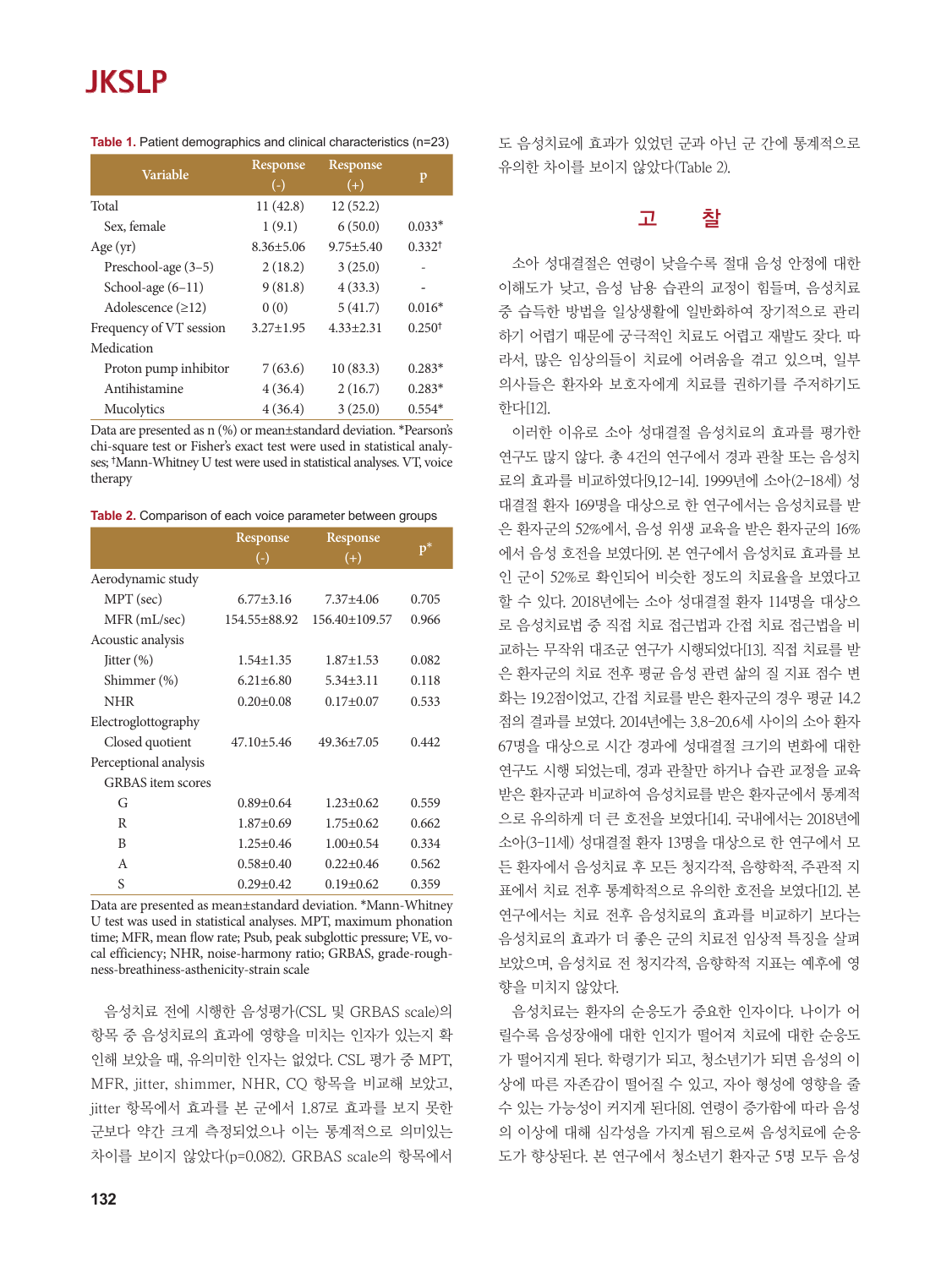치료에 효과를 보았던 것은 순응도 및 환자의 의지력의 요인 이 크게 작용했을 것으로 사료된다. 연령의 요소와 함께 의미 있는 차이를 보였던 인자로 성별의 차이가 있다. 여자 환자의 경우 7명중 6명(85.7%), 남자 환자의 경우 16명중 6명(37.5%) 만이 효과를 보았다. 이는 성인 성대용종 음성치료의 효과를 비교한 연구[15]의 결과와 일치하는 경향을 보였다. 역으로 보 면 어린 남아에서는 음성치료의 효과는 미미할 것으로 예상 할 수 있다. 한편, 음성치료의 빈도에서는 양군의 차이를 보 이지 않았는데, 소아 성대결절은 음성치료를 한 횟수가 중요 하기보다는 환자의 순응도에 따라 음성치료를 얼마나 일상 생활에 잘 접목하는지가 더 중요한 것으로 사료된다. 또한, 성 인의 경우 음성치료의 방법으로 프로톤펌프억제제 등의 약 물치료를 병행하기도 하는데, 약물치료가 음성치료의 결과에 유의한 영향을 미치지 않는다는 보고가 많다[16,17]. 본 연구 에서도 약물치료에 따른 음성치료 효과 차이는 없어 소아 음 성결절에서도 비슷한 경향을 보이는 것으로 여겨진다.

음성치료 전 청지각적 음향학적 평가 지표상에서 초기 음 성의 상태에 따른 비교에서도 유의한 치료 예측인자를 찾을 수가 없었다. 이는 초기 음성의 좋고 나쁨에 따라 음성치료 의 효과를 예측할 수 없다는 것을 의미한다.

연구의 한계점으로는 연령에 따른 환자의 표본수가 적다는 점이 있을 수 있겠고, 음성치료의 반응 유무를 판단함에 있 어 후두경 검사상 결절의 크기로만 판단하였기에 환자의 주 관적 반응을 고려하지 않았다는 한계가 있다. 그리고 환아의 GRBAS score의 전반적 평균이 낮아서 score에 의미있는 차 이가 보이지 않고 중재의 효과가 덜 나타났을 가능성이 있다. 또한 소아 성대결절에 영향을 줄 수 있다고 알려져 있는 요인 인 환아의 성격 및 형제 자매의 유무, 스포츠 활동을 하는지 등에 대해서 확인하지 못하였다는 점에서 연구의 한계가 있 다. 또한 향후 음성치료 전후 주관적, 소아 음성 관련 삶의 질 지표(pediatric voice-related quality of life) 비교 및 청지각 적, 음향학적 결과를 비교하는 연구 등이 필요할 것으로 사료 된다. 또한 성대결절의 위치에 따른 음성치료 효과가 어떻게 다른지, 기저질환에 따라 음성치료 효과가 어떻게 달라질 수 있는지에 대해서 연구가 추가로 필요할 것으로 사료된다.

## 결 론

소아 성대결절의 음성치료의 좋은 예후 인자는 성별(여아) 과 나이(고령)이며, 치료 전 음향학적 청지각적 지표로는 음 성치료의 효과를 예측할 수 없다. 본 연구의 결과가 소아 성 대결절 음성치료 방침을 결정함에 있어 초석이 될 수 있을 것 이라 생각된다.

중심 단어: 소아; 성대결절; 음성치료; 예후인자.

#### Acknowledgments

This work was supported by Inha University Hospital Research Grant.

#### Conflicts of Interest

The authors have no financial conflicts of interest.

#### Authors' Contribution

Conceptualization: Ji Won Kim. Data curation: all authors. Formal analysis: Ji Won Kim. Investigation: all authors. Methodology: Ji Won Kim. Validation: Ji Won Kim. Visualization: Chang Bin Yun. Writing—original draft: Chang Bin Yun, Ji Won Kim. Writing—review & editing: Chang Bin Yun, Ji Won Kim. Approval of final manuscript: all authors.

#### **REFERENCES**

- 1. Akif Kiliç M, Okur E, Yildirim I, Güzelsoy S. The prevalence of vocal fold nodules in school age children. Int J Pediatr Otorhinolaryngol 2004;68(4):409-12.
- 2. Morrison M, Rammage L, Nichol H, Pullan B, May P, Salkeld L. Pediatric voice disorders: special considerations. In: Morrison M, Rammage L, Nichol H, Pullan B, May P, Salkeld L, editors. The Management of Voice Disorders. Boston: Springer;1994. p.120-40.
- 3. Kim HT, Cho SH, Park HJ, You WJ, Kim MS. Histopathological characteristics in benign lesions of the vocal folds by expression of collagen type IV in the basement membrane zone. Korean J Otorhinolaryngol-Head Neck Surg 1996;39(9):1477-84.
- 4. Dobres R, Lee L, Stemple JC, Kummer AW, Kretschmer LW. Description of laryngeal pathologies in children evaluated by otolaryngologists. J Speech Hear Disord 1990;55(3):526-32.
- 5. Verduyckt I, Rhéault C, Remacle M, Morsomme D. Personality traits of children with vocal fold nodules. J Voice 2019;33(5):801.e1-6.
- 6. Tuzuner A, Demirci S, Oguz H, Ozcan KM. Pediatric vocal fold nodule etiology: What are its usual causes in children? J Voice 2017;31(4): 506.e19-23.
- 7. Lee JM, Roy N, Dietrich M. Personality, psychological factors, and behavioral tendencies in children with vocal nodules: A systematic review. J Voice 2019;33(6):945.e1-18.
- 8. Hooper CR. Treatment of voice disorders in children. Lang Speech Hear Serv Sch 2004;35(4):320-6.
- 9. Mori K. Vocal fold nodules in children: Preferable therapy. Int J Pediatr Otorhinolaryngol 1999;49 Suppl 1:S303-6.
- 10. Shah RK, Woodnorth GH, Glynn A, Nuss RC. Pediatric vocal nodules: Correlation with perceptual voice analysis. Int J Pediatr Otorhinolaryngol 2005;69(7):903-9.
- 11. Allen MS, Pettit JM, Sherblom JC. Management of vocal nodules: A regional survey of otolaryngologists and speech-language pathologists. J Speech Hear Res 1991;34(2):229-35.
- 12. So YK. Efficacy of voice therapy for children with vocal nodules. J Clinical Otolaryngol 2018;29(2):229-34.
- 13. Hartnick C, Ballif C, De Guzman V, Sataloff R, Campisi P, Kerschner J, et al. Indirect vs direct voice therapy for children with vocal nodules: a randomized clinical trial. JAMA Otolaryngol Head Neck Surg 2018;144(2):156-63.
- 14. Nardone HC, Recko T, Huang L, Nuss RC. A retrospective review of the progression of pediatric vocal fold nodules. JAMA Otolaryngol Head Neck Surg 2014;140(3):233-6.
- 15. Lee YS, Lee DH, Jeong GE, Kim JW, Roh JL, Choi SH, et al. Treatment efficacy of voice therapy for vocal fold polyps and factors predictive of its efficacy. J Voice 2017;31(1):120.e9-13.